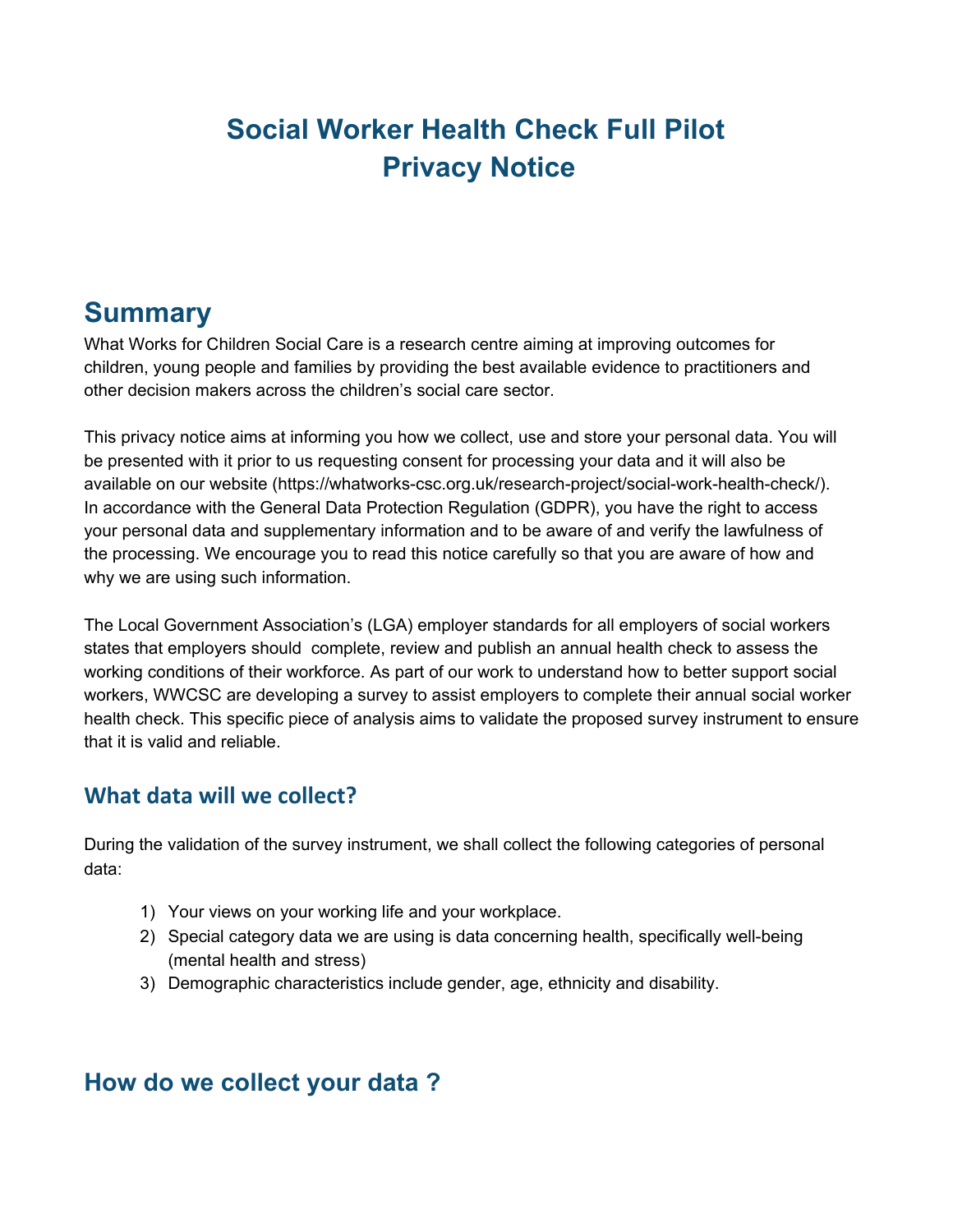You will have been invited to participate by your principal social worker. We will collect your data via the online survey platform, Qualtrics [\(https://www.qualtrics.com/uk/\)](https://www.qualtrics.com/uk/).If you choose to participate in the additional telephone interview, with your consent, we will contact you on the number / link you provide and record your responses to the questions via an audio device.

Qualtrics is GDPR compliant, ISO 27001 certified and data is encrypted in transit. Qualtrics processes all our data in the EU and does not ordinarily transfer our data outside the EU. However, if we contact support the call may be handled by someone in the USA. This is a potential transfer of data to the USA. Should any such transfer occur, it would be covered by the USA Privacy Shield framework, and allowed by GDPR as providing adequate safeguards.

#### **How will we use your data ?**

We will use your data to validate a questionnaire for the purpose of researching social worker well-being. The processing of the data constitutes "scientific research" for the purposes of processing special category data (in this case data about your health, specifically your well-being). The output of the analysis will be published in the form of a report on our website ([https://whatworks-csc.org.uk/\)](https://whatworks-csc.org.uk/) in 2021. It will not be possible to identify you in the report.

We will use your data to produce a summary report of participants' answers for your employer. The purpose of the report is to give your employer a 'snapshot' of the experiences of the workforce. Data will be presented in summary form e.g. x% of social workers participating chose this response. The report is subject to checks to make sure that no individual can be identified from the information presented.

We will share pseudonymised data with your employer. This means that your employee will receive a data file containing the individual responses of social workers in their employment but will not receive information that would allow them to identify you. We define pseudonymisation, removing the following information from the dataset:

- First letter of first name
- First and second letter of second name
- Demographic characteristics

Your data will only be used for these purposes.

If you choose to participate in the telephone interview, your interview may be transferred to a third party for transcription purposes. It will not be transferred to any other third parties.

#### **How will we store your data ?**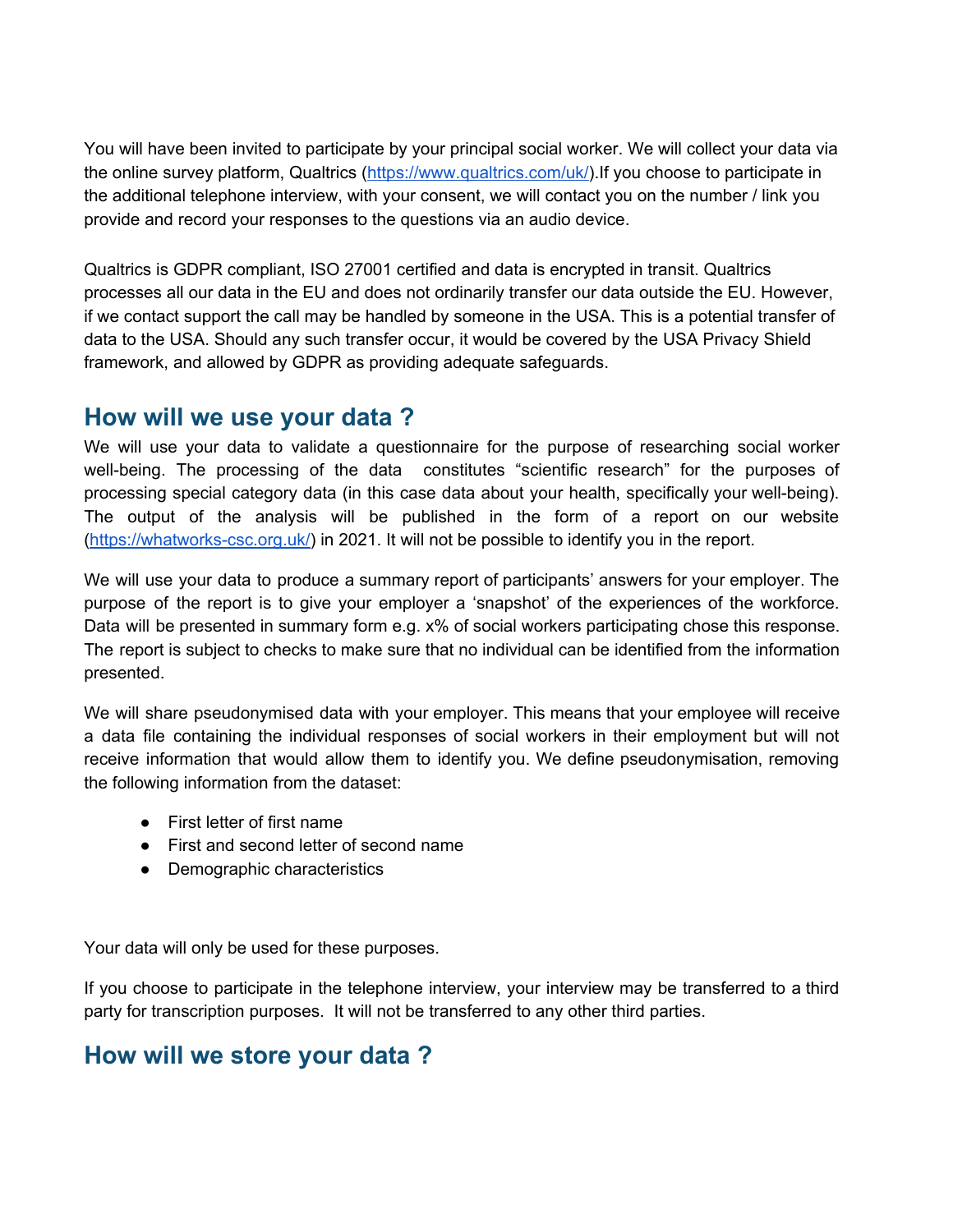The data will be stored securely and accessible only to team members who require access for the purposes of the analysis outlined above. Information removed in pseudonymisation will be stored on an encrypted hard drive and stored in an electronic safe which is located in our offices. Pseudonymised data will be stored in restricted access folders on the organisational Google Drive. Pseudonymisation reduces the risk of identification. The analysis will be complete by January 2021 and stored until 3 years after the analysis is complete (January 2024).

#### **Requesting access to your personal data**

Under data protection legislation, individuals have the right to request access to information about them that we hold.

You also have the right:

- to ask us for access to information about you that we hold
- to have your personal data rectified, if it is inaccurate or incomplete
- to request the deletion or removal of personal data where there is no compelling reason for its continued processing
- to restrict our processing of your personal data (i.e. permitting its storage but no further processing)
- to object to direct marketing (including profiling) and processing for the purposes of scientific/historical research and statistics
- not to be subject to decisions based purely on automated processing where it produces a legal or similarly significant effect on you

If you would like to ask for information held, for your data to be rectified or deleted or for restriction of processing, please contact Vicky Clayton [\(vicky.clayton@whatworks-csc.org.uk\)](mailto:vicky.clayton@whatworks-csc.org.uk) with the first letter of your first name, the first two letters of your second name and the name of your local authority. We may require additional demographic information to uniquely identify you in the dataset to fulfil your request. We will not be processing the data for the purposes of direct marketing and you will not be subject to decisions based on automated processing.

WWCSC is a controller for the data as we decided our purpose of the processing, what data should be collected and which individuals to collect data about.

If you have a concern or complaint about the way we are collecting or using your personal data, you should raise your concern with us in the first instance ([dpo@whatworks-csc.org.uk\)](mailto:dataprotectionofficer@whatworks-csc.org.uk) or directly to the Information Commissioner's Office at <https://ico.org.uk/concerns/>